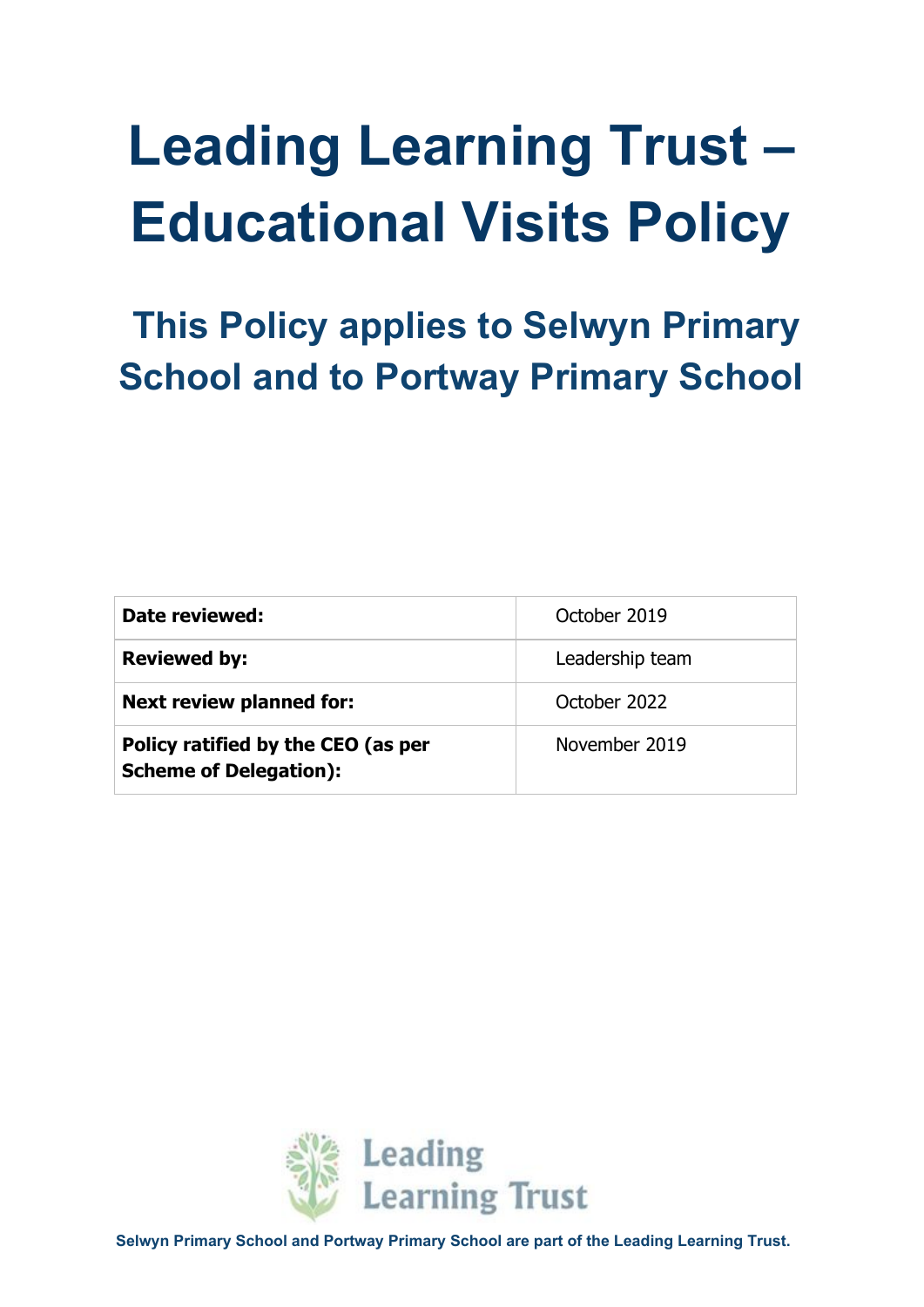

# **Contents**

| 1. OVERVIEW OF THE POLICY MANAGEMENT PROCESS                              | $\mathbf{3}$   |
|---------------------------------------------------------------------------|----------------|
| 1.1. Document history                                                     | 3              |
| 1.2. Review and approval                                                  | 3              |
| <b>2. THE POLICY</b>                                                      | 4              |
| 2.1. Introduction                                                         | $\overline{4}$ |
| 2.2. Aim                                                                  | 4              |
| 2.2.1. Overview of policy and procedures                                  | $\overline{4}$ |
| 2.3. Clarification of roles                                               | 5              |
| 2.4. Planning an Educational Visit                                        | 6              |
| 2.5. Risk assessment                                                      | 6              |
| 2.5.1. Routine visits                                                     | 6              |
| 2.5.2. Visits requiring additional planning, and specific risk assessment | 6              |
| 2.6. Approval                                                             | $\overline{7}$ |
| 2.7. External providers                                                   | $\overline{7}$ |
| 2.8. Consent                                                              | $\overline{7}$ |
| 2.9. Training                                                             | $\overline{7}$ |
| 2.10. Monitoring                                                          | 8              |
| 2.11. Evaluation                                                          | 8              |
| 2.12. Arrangements for First Aid                                          | 8              |
| 2.13. Emergency Procedures and Incident Reporting                         | 8              |
| 2.14. Ratios                                                              | 9              |
| 2.15. Adult support                                                       | 9              |
| 2.16. Behaviour                                                           | 9              |
| 2.17. Inclusion                                                           | 9              |
| 2.18. Charging policy                                                     | 10             |
| 2.19. Travel                                                              | 10             |
| 2.20. Data protection                                                     | 10             |
| 2.21. Insurance                                                           | 11             |
| 2.22. Self-Evaluation                                                     | 11             |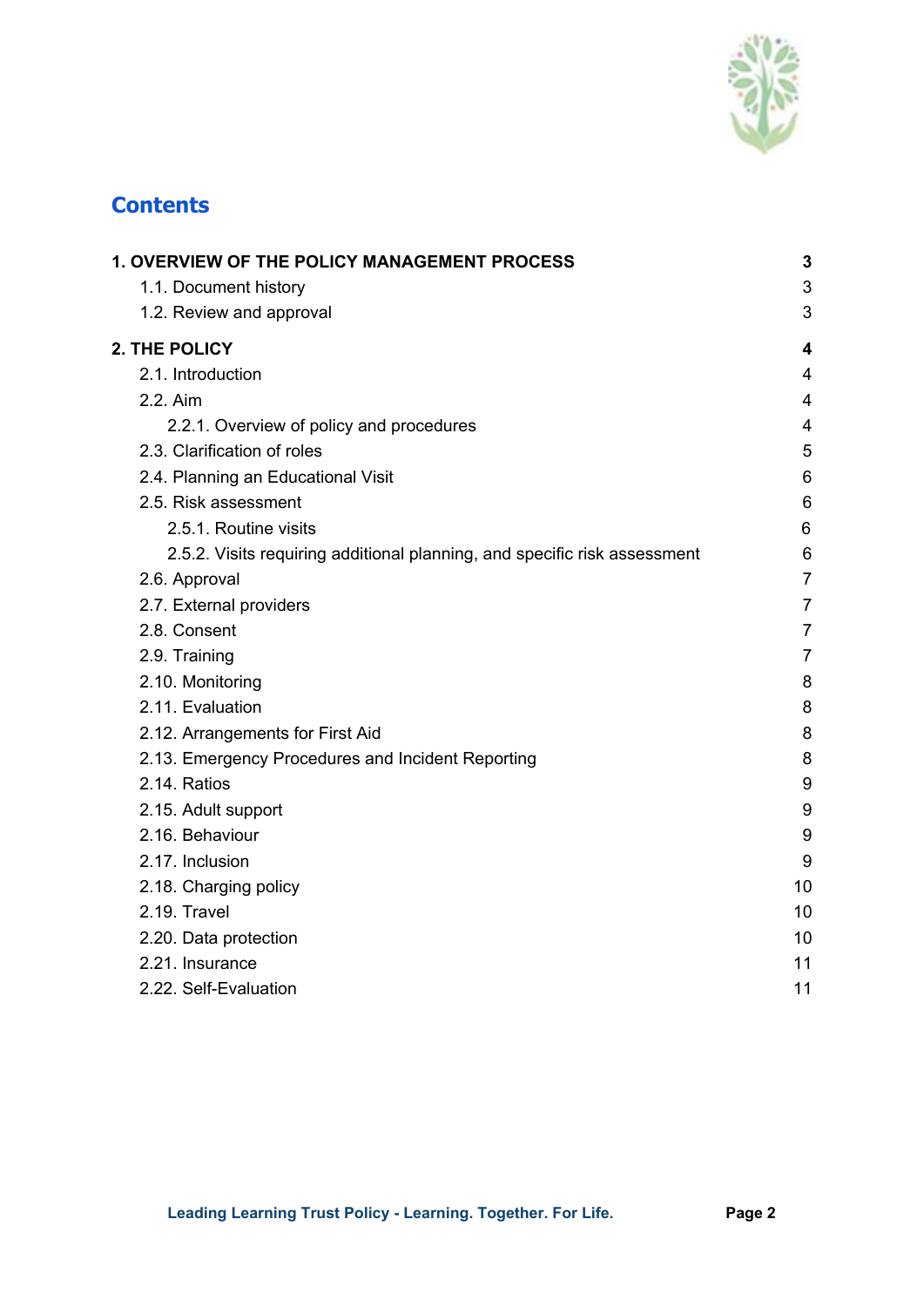

# <span id="page-2-0"></span>**1. OVERVIEW OF THE POLICY MANAGEMENT PROCESS**

# <span id="page-2-1"></span>**1.1. Document history**

| Date     | <b>Document title</b>                                                                                              | <b>Version</b> |
|----------|--------------------------------------------------------------------------------------------------------------------|----------------|
| 1/11/16  | Initial release as a Leading Learning Trust document; 2 versions<br>released, for Portway and Selwyn respectively. | 1.0            |
| 04/05/18 | Revision and updating of document to reflect new procedures<br>around planning and consent                         |                |
| Oct 2019 | Review and amalgamation of both school policies. Released as a<br>single Trust wide policy.                        | 2.0            |
|          |                                                                                                                    |                |
|          |                                                                                                                    |                |

#### <span id="page-2-2"></span>**1.2. Review and approval**

The Leading Learning Trust trustees have overall responsibility for the policy.

The CEO is responsible for the operation of the policy within the schools, as well as for the maintenance of a record of concerns raised in accordance with this policy and the outcomes.

This policy is reviewed every 3 years by the School Leadership Team, and is then ratified by the Trust Board as per the Policy Tracker.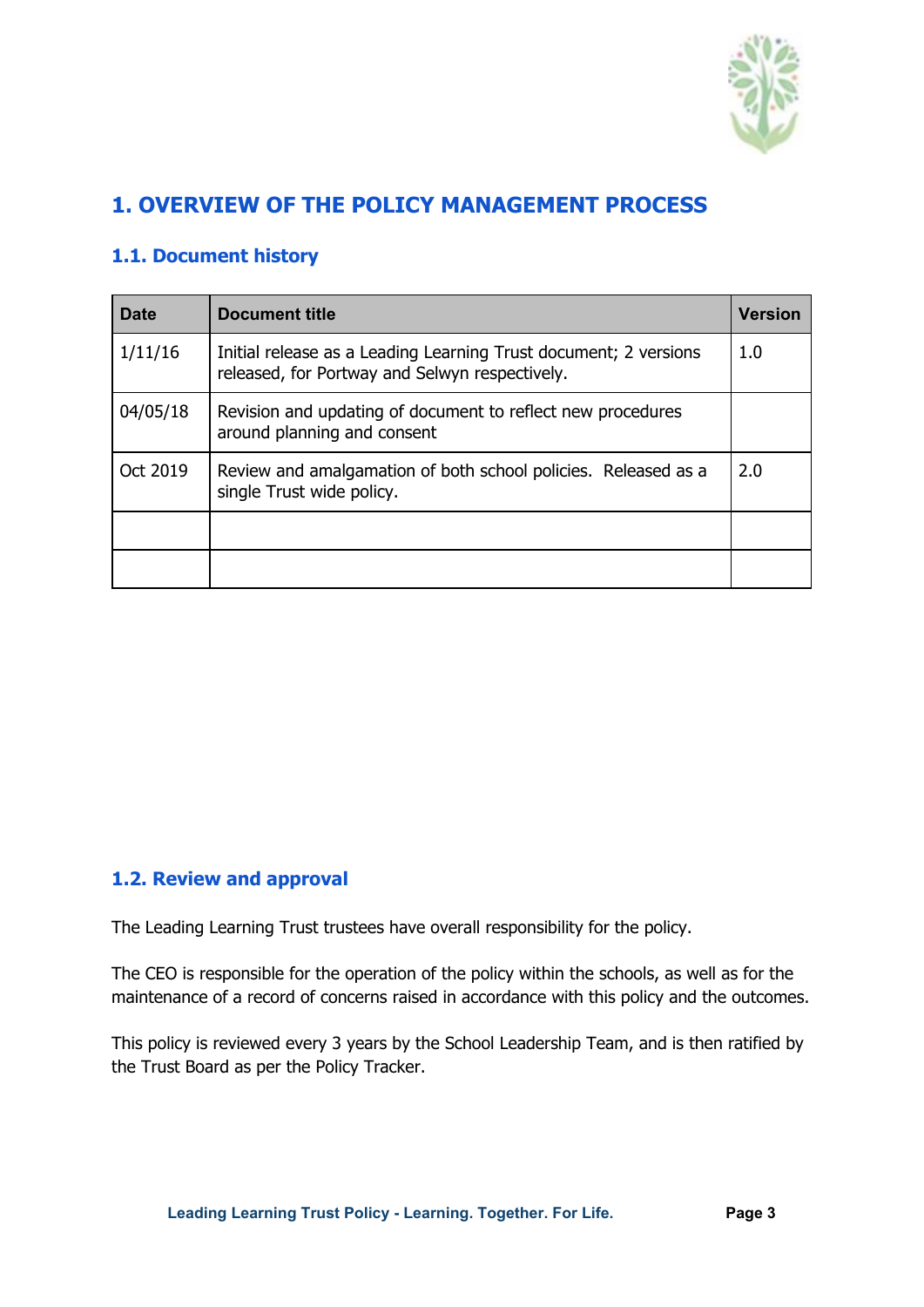

# <span id="page-3-0"></span>**2. THE POLICY**

# <span id="page-3-1"></span>**2.1. Introduction**

The trustees of the Leading Learning Trust, supported by the local governing bodies of both Portway and Selwyn Primary School, believe that pupils benefit enormously from taking part in educational visits with the school. In particular, children have the opportunity to undergo experiences not available in the classroom, and such visits help to develop life skills and confidence, as well as enhancing their learning. Longer visits in particular encourage greater independence.

### <span id="page-3-2"></span>**2.2. Aim**

The aim of this policy is to ensure that all the educational visits arranged at both Portway Primary School and Selwyn Primary School are consistently and safely planned, organised and carried out.

#### <span id="page-3-3"></span>**2.2.1. Overview of policy and procedures**

These detailed procedures will encompass the following:

- Clarification of roles
- Planning an educational visit
- Risk Assessments
- Approval
- External providers
- Consent
- Training
- Monitoring
- Evaluation
- Arrangements for first aid
- Ratios
- Adult support
- Inclusion
- Behaviour
- Charging policy
- Travel
- Data Protection
- Insurance
- Self-evaluation

**Leading Learning Trust Policy - Learning. Together. For Life. Page 4**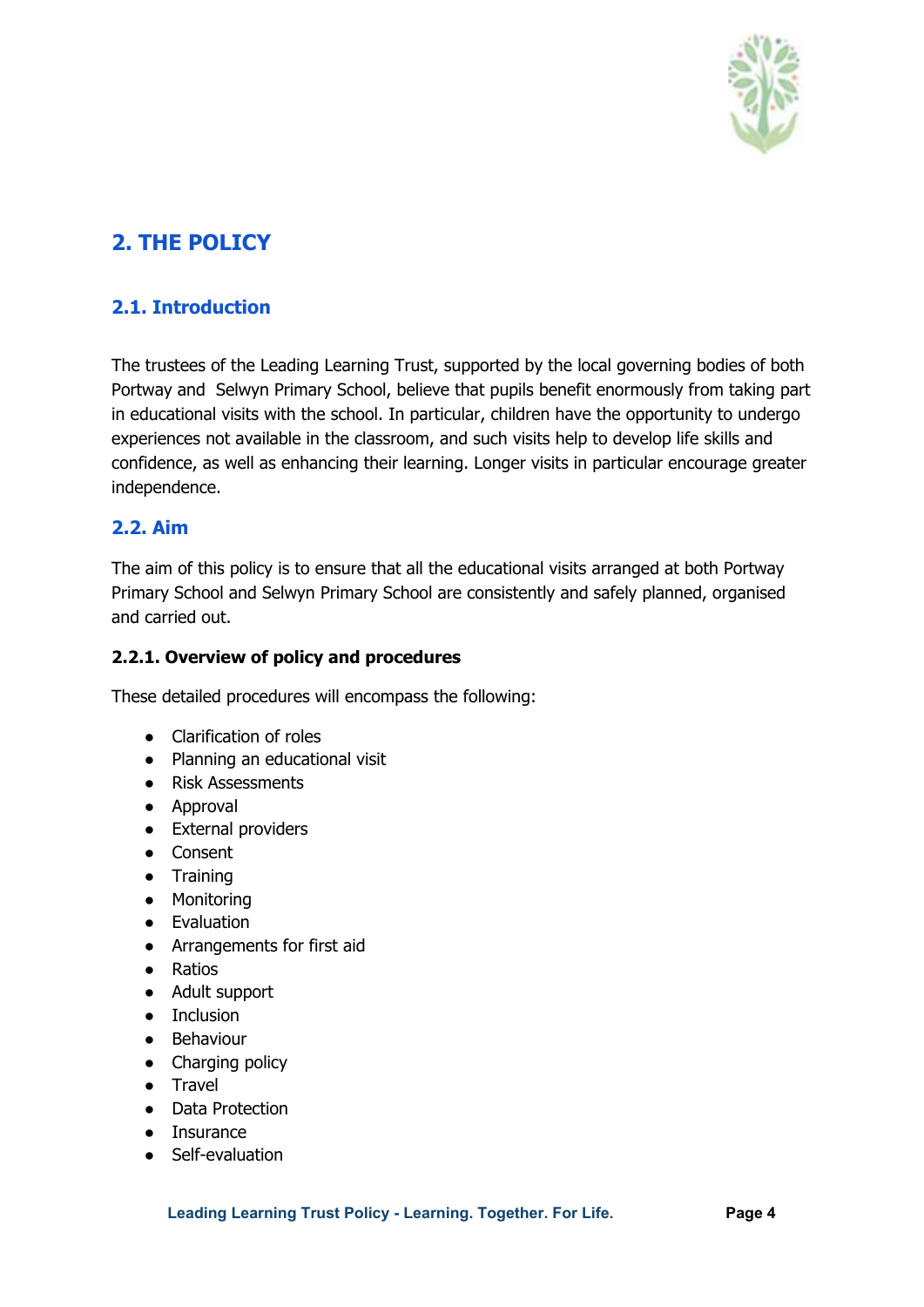

The Trustees of the Leading Learning Trust, who approve this Policy, delegate the approval of educational visits as follows:

- Extension of the classroom (e.g. a visit that can be accomplished without transport and within a morning and/or afternoon session) must be approved by the Educational Visits Co-ordinator. (EVC)
- A half or whole day that requires the use of transport must be approved by the EVC.
- A half or whole day that requires one or more night's residential accommodation must be approved by the EVC/HT.
- A day visit abroad must be approved by the HT.
- A visit abroad requiring one or more nights residential must be approved by the HT.
- An OSHL activity (e.g. a sports fixture at another school) must be approved by the EVC.
- Activities that are hazardous, within the UK or abroad (e.g. skiing, water sports, mountaineering, adventure programmes, etc.) must be approved by the HT.

# <span id="page-4-0"></span>**2.3. Clarification of roles**

The responsibilities of the following roles are outlined below:

**Trustees** - the main function of the Leading Learning Trust trustees is 'to enable and ensure' the delivery of Educational Visits.

**Headteacher** - the headteacher will ensure they are policies and procedures for outdoor learning and visits. They are responsible for ensuring that establishment staff are competent for the roles allocated to them, and that there is a robust system in place for approving leaders and approving plans for activities and visits. The Headteacher is responsible for the safe operation of the school and of all activities taking place both on the school premises and beyond. Policies, procedures, risk assessments and safe working practices are all in place to support this.

**Educational Visits Co-ordinator (EVC)** - the EVC at each school is the focal point for planning and monitoring visits and outdoor learning. The EVC works closely with the headteacher and with visit leaders. Where an EVC is not nominated, by default the responsibilities of the role rest with the headteacher.

**Visit leader** - the visit leader has overall responsibility for managing a visit, including the health and safety of participants and staff, and the supervision, welfare, learning and development of the participants. They should work closely with the EVC when planning a visit, and are responsible for deploying the Activity Leaders during a visit.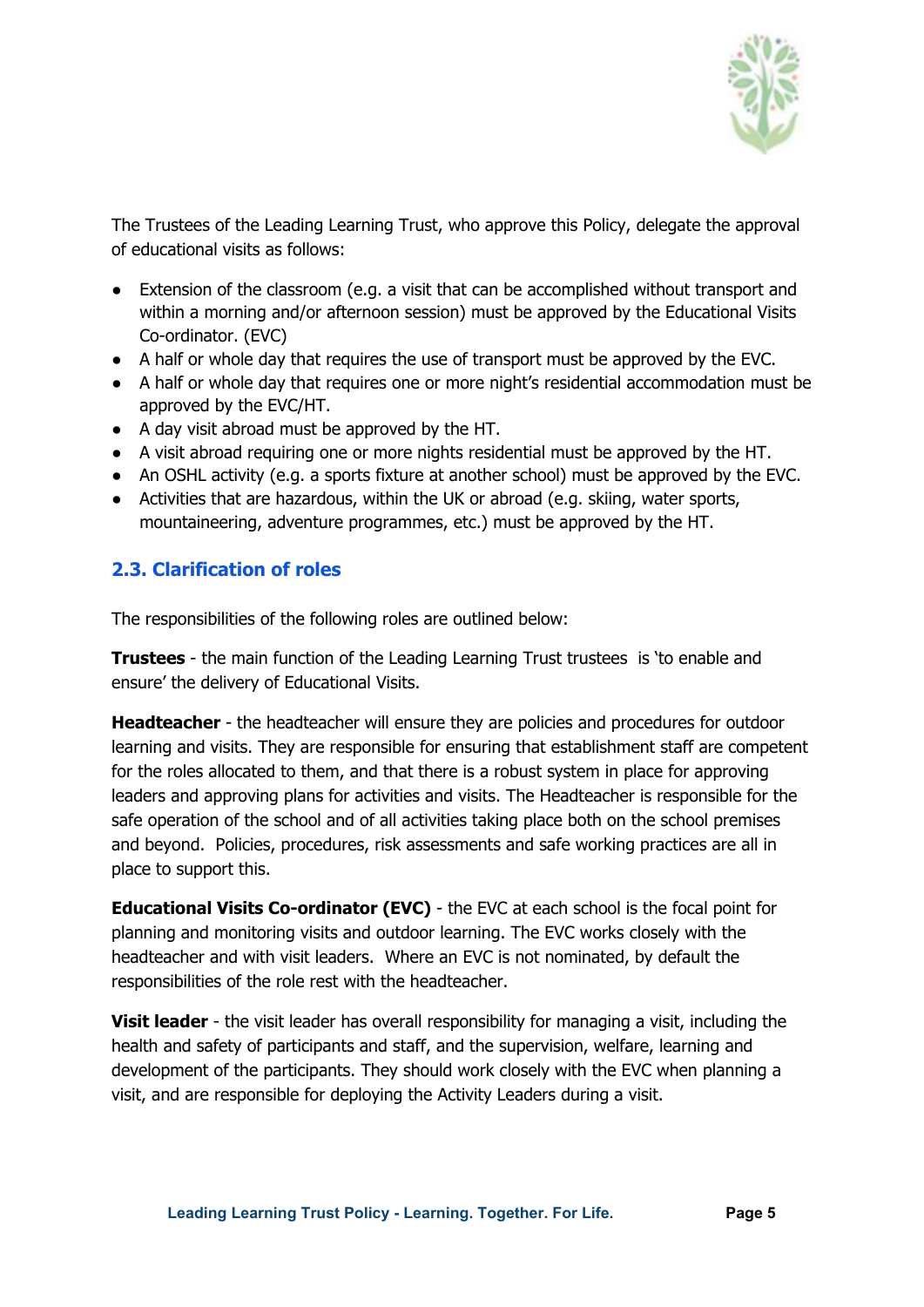

# <span id="page-5-0"></span>**2.4. Planning an Educational Visit**

The visit leader will work closely with colleagues to ensure that all the necessary risks have been assessed and appropriate travel and staffing arrangements have been made.

The following documents are stored in the Educational Visits folder in Google Drive/Google Classroom for the visit leader to use when planning a visit.

- Educational Visits Risk Assessment
- Educational Visits Form
- Educational Visits Group List
- Educational Visit Evaluation.

When planning a visit the group leader will complete the Educational Visits form which can be found in the Educational Visits Google Classroom. The group leader will then inform the EVC, Deputy Head teacher and the School Office via email. Once the visit is approved, travel, lunches and additional adults will be arranged and the visit will placed in the school calendar by the Deputy Head teacher. Parents will be informed using ParentMail. The risk assessment and group lists must be completed before the week of the visit. At the end of each visit, the visit leader will complete the Education Visits Evaluation to help inform future visits.

#### <span id="page-5-1"></span>**2.5. Risk assessment**

#### <span id="page-5-2"></span>**2.5.1. Routine visits**

Routine visits will involve no more than an everyday level of risk. These risks will already be outlined on the Educational Visits Risk Assessment. Such visits should require minimal planning or preparation beyond what is needed to make best use of the learning opportunity.

There may be visit-specific risks that are not already covered through the generic risk assessment. They will be unique to each occasion and should address staffing, activity, group and environment. These risks should be identified and added to the risk assessment by the visit leader.

#### <span id="page-5-3"></span>**2.5.2. Visits requiring additional planning, and specific risk assessment**

A visit moves into this category because one or more aspects cannot be managed adequately by existing procedures and policy. This may be due to distance from the establishment, the nature of the activities, the environment or venue(s), the nature of the particular group, the need for specialist leader competencies, or any combination of these.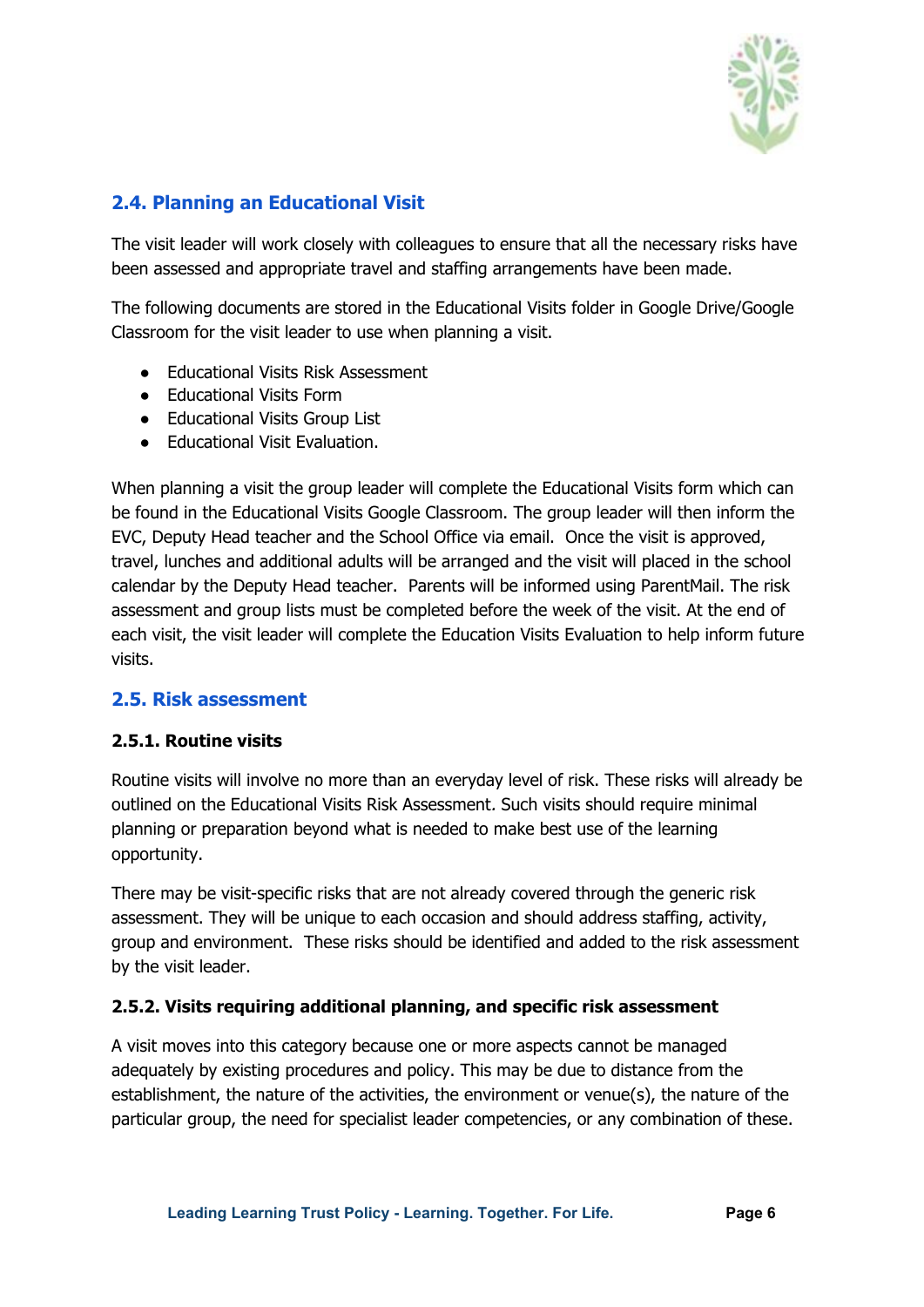

For some visits this will involve detailed planning over an extended period of time. The additional steps needed to manage these aspects should be identified and recorded.

# <span id="page-6-0"></span>**2.6. Approval**

The EVC will decide if the leaders are accountable, confident and competent to lead the specific visits or activities for which they are approved. The headteacher or EVC will make a judgement about the suitability of that person to lead that group on that visit/activity in that environment.

### <span id="page-6-1"></span>**2.7. External providers**

External providers and facilities may be chosen to support, enhance or supplement the establishment's own resources to maximise the outcomes from a visit. As part of visit planning, any external providers and facilities should be thoroughly researched and judged suitable to meet the establishment's and group's needs and requirements, and relevant safety standards. Any data protection issues should be raised with the Trust's DPO (Data Protection Officer).

#### <span id="page-6-2"></span>**2.8. Consent**

Schools are not required to obtain consent from parents for pupils to participate in off-site activities that take place during school hours and which are a normal part of a child's education, such as local studies and visits to a museum or library etc. (Education Act 2002 section 29).

Consent is needed for all visits organised by establishments other than schools. Consent is needed by schools for visits taking place outside school hours and also for activity taking place both during and outside school hours where it is perceived to involve a higher level of risk, such as a visit involving a long journey or adventure activity.

To gain this consent, when children enrol at school, all parents/carers will complete and sign the Universal Consent Form. This one-off consent form will cover all types of visits and activities where parental consent is required. Parents/carers will still be notified of all upcoming visits via the website, newsletter and ParentMail.

# <span id="page-6-3"></span>**2.9. Training**

- The EVC will attend the Educational Visits Co-ordinator training in order to carry out the role. Every year after that, they will attend refresher training to keep up-to-date with changes in legislation and take advice from the LA.
- The EVC will hold annual training to update all teaching and support staff on new procedures and guidance.
- The EVC will hold induction training for new staff covering the following:

**Leading Learning Trust Policy - Learning. Together. For Life. Page 7**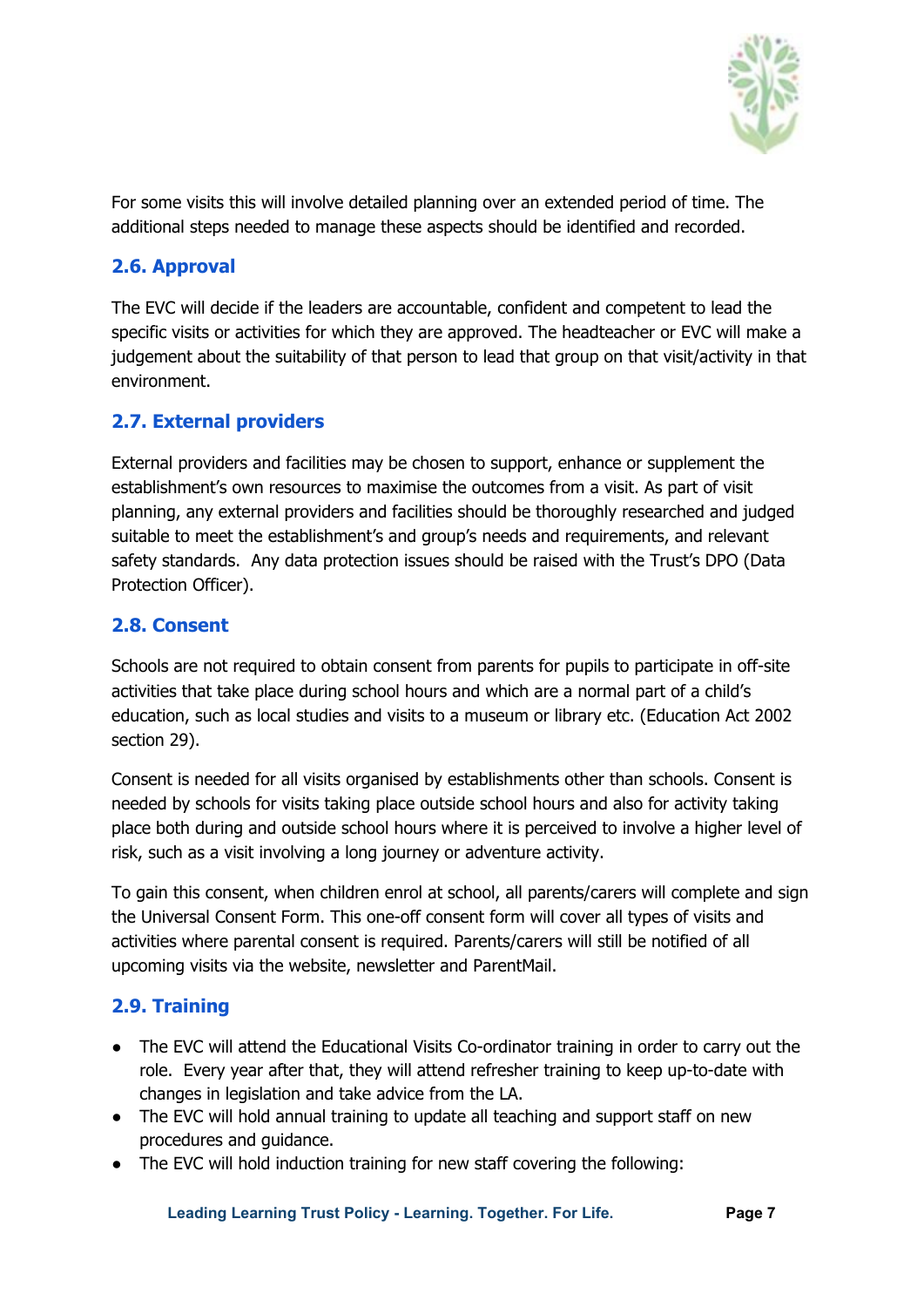

- 1. Planning and leading visits
- 2. Risk management
- 3. Travelling on public transport
- 4. Health and safety requirements
- 5. Good practice
- Any parent volunteers who wish to support a visit will attend in-school training held by the EVC.
- Visit leaders will be given time and support to gain experience in a planned and progressive fashion. Training and support will be offered to NQTs and new members of staff on how to manage a group of young people effectively on a visits

### <span id="page-7-0"></span>**2.10. Monitoring**

Where possible, the EVC will attend a range of visits in a monitoring role to observe the visit leader. They will monitor health and safety and provide the visit leader with supportive feedback to enable them to reflect upon and improve their practice.

# <span id="page-7-1"></span>**2.11. Evaluation**

All records of visits will automatically be stored on Google Drive via the forms completed on Google Classroom (See Planning an Educational Visit). All visit leaders will complete an evaluation form at the end of a visit. These forms will be used to inform future planning and ensure the sustainability of visits to specific venues.

#### <span id="page-7-2"></span>**2.12. Arrangements for First Aid**

Wherever possible, all educational visits will have at least a 1 day trained first aider present and where possible, a person who holds a 4 day trained first aid certificate. When this is not possible the visit leader will be the nominated first aider. In line with EYFS guidance, all visits by children in the Foundation Stage will have a paediatric first aider present. Any incidents will be logged on return to school in the Educational Visits Incident log held by the EVC.

#### <span id="page-7-3"></span>**2.13. Emergency Procedures and Incident Reporting**

During routine curriculum time visits, an emergency contact based at school will be delegated. This person should be contacted if a serious incident involving a student or a member of staff has occurred or a serious incident has taken place at the venue or near the venue which the group are visiting.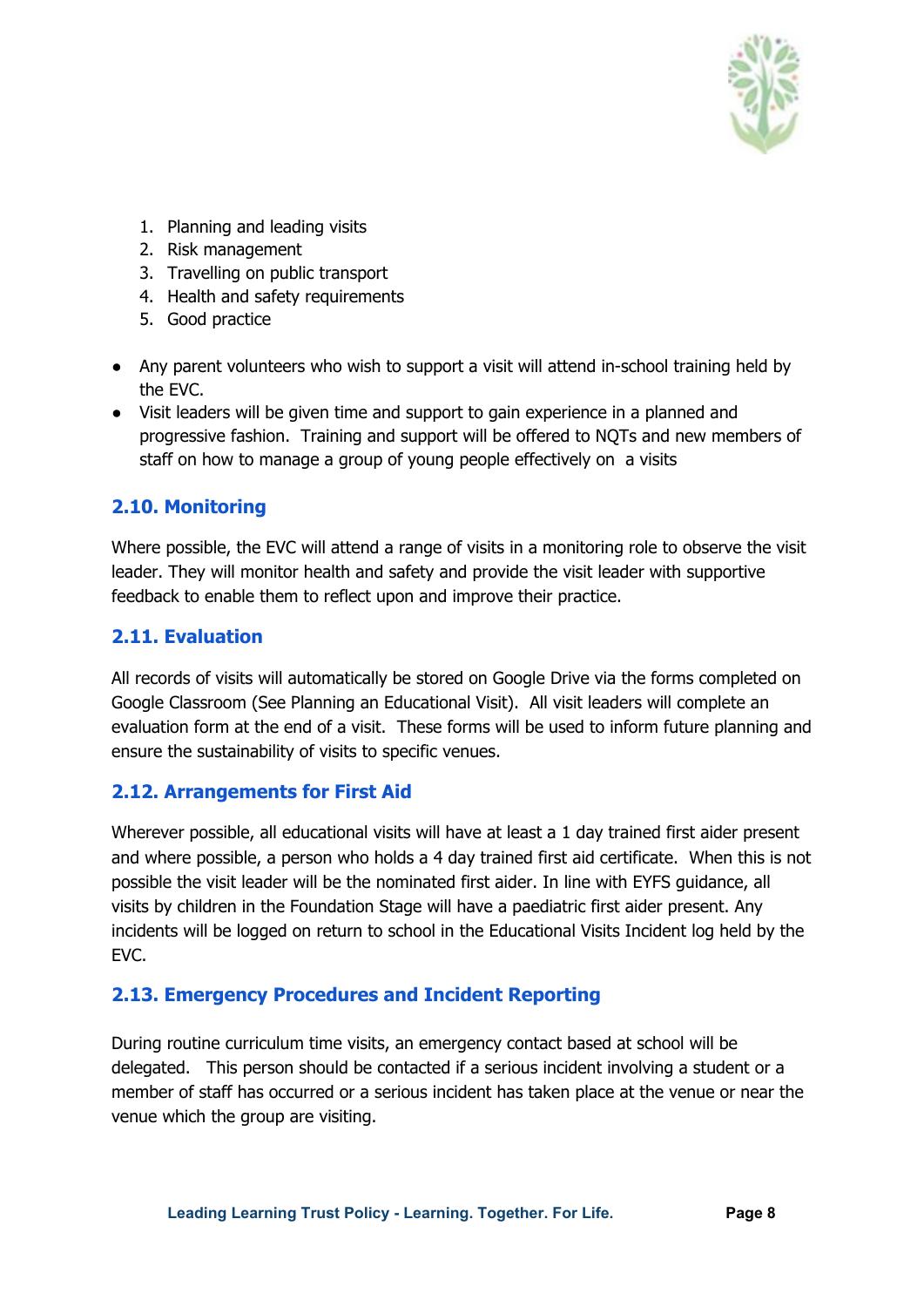

During residential visit, a rota will be decided upon, delegating members of SLT to be the 24/7 point of contact for the visit leader at school. This person should be contacted if a serious incident involving a student or a member of staff has occurred.

The emergency contact will have access to relevant data and be able to contact the family members of those involved if they deem it necessary. All serious incidents should be reported at school using the existing policies and procedures as outlined in the Trust's Health and Safety Management System.

# <span id="page-8-0"></span>**2.14. Ratios**

It is important that the visit leader is confident that the ratios for any specific visit are suitable for that group to that site or venue. When planning a visit, group leaders should assess the risks and consider an appropriate safe supervision level for their particular group. There should always be a minimum of one teacher/adult in charge.

### <span id="page-8-1"></span>**2.15. Adult support**

Portway and Selwyn Primary School will ensure that children are not left alone with any adult who has not been DBS checked. Adults must attend the adult briefing session held on the morning of the visit so that they are fully informed. A training session on the Trust's policies and procedures will be run annually for parent helpers. Parent helpers will not be able to attend visits until they have had this training. Parent helpers will be DBS checked as soon as possible. If a parent helper is not DBS checked they can still assist on a visit but must not be left unsupervised.

#### <span id="page-8-2"></span>**2.16. Behaviour**

Students on a visit will follow the school's code of behavioural conduct. This code will be explained to students before each visit. Prior to residential visits, parents and students will be briefed on the expectations of the supervising adults around bedtimes, mobile phones and other electronic devices as relevant to that specific visit. The supervising adults will clearly explain the disciplinary measures and sanctions for any breach of these expectations.

# <span id="page-8-3"></span>**2.17. Inclusion**

Every child has the right to participate in all aspects of the curriculum. As a result, the Trust Board will endeavour to plan visits that are accessible by all children, regardless of any special educational or medical needs. The visit leader will work closely with the parents/carers and adults who support the children on a day to day basis to assess their needs and suitability. Where a visit is not possible, arrangements for the child will be made to support them appropriately in school on an activity related to the visit. All visits arranged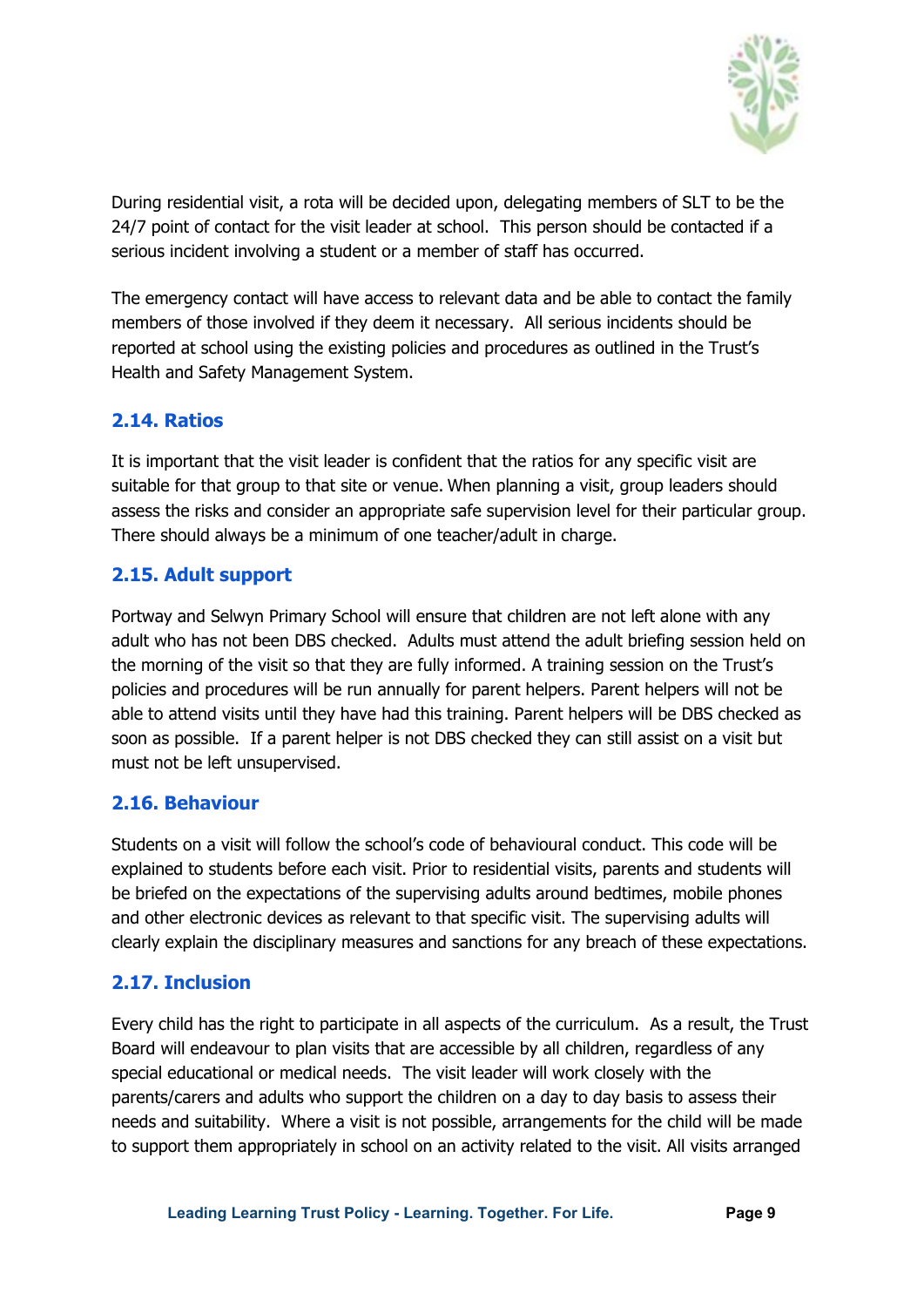

by Portway and Selwyn Primary School are inclusive, in line with the requirements of the Equalities Act 2010.

# <span id="page-9-0"></span>**2.18. Charging policy**

All educational visits will be made available to all children regardless of their parents/carers ability or willingness to help / being financially able to meet the cost. Where possible, the school plans visits and transport arrangements where there is no charge. Where this is not possible the school invites voluntary contributions from parents/carers. Such contributions must, however, be genuinely voluntary. Consequently, it must be made clear to parents that there is no obligation to contribute, and students must not be treated differently according to whether or not their parents have made any contribution. The policy on allocating places for such a visit must be clear at the outset. Both Portway and Selwyn have a designated budget that can be used to support educational visits that have a high cost if necessary and at the discretion of EVC. In addition, the budget (and Pupil Premium funding) will fund those children whose families are unable or unwilling to contribute so that they will be able to take part in the educational visit.

Schools may charge for optional extras, which include board and lodging for a pupil on a residential visit, except to parents in receipt of certain benefits.

The Leading Learning Trust Charging and Remissions Policy, published on the school websites, is reviewed annually and provides additional detail.

# <span id="page-9-1"></span>**2.19. Travel**

For the majority of Educational Visits, the school will plan to use public transport. This will be part of the TfL School Party Scheme and incur no extra cost to the school. A risk assessment for using public transport can be found in the Educational Visits folder on Google Drive. When necessary the school can hire the use of approved minibus, coach or private car services. The charging policy will be applied to cover any additional cost.

#### <span id="page-9-2"></span>**2.20. Data protection**

Processing of personal data must comply with the Data Protection Act 2018 and the General Data Protection Regulation (GDPR). If using an external provider the visit leader should obtain assurances that the provider is compliant with GDPR. The following types of personal data should only be taken on a visit if completely necessary:

- Emergency contact details,
- Medical and dietary information,
- Information about individuals' behaviour, attitude, etc,
- Care plans,